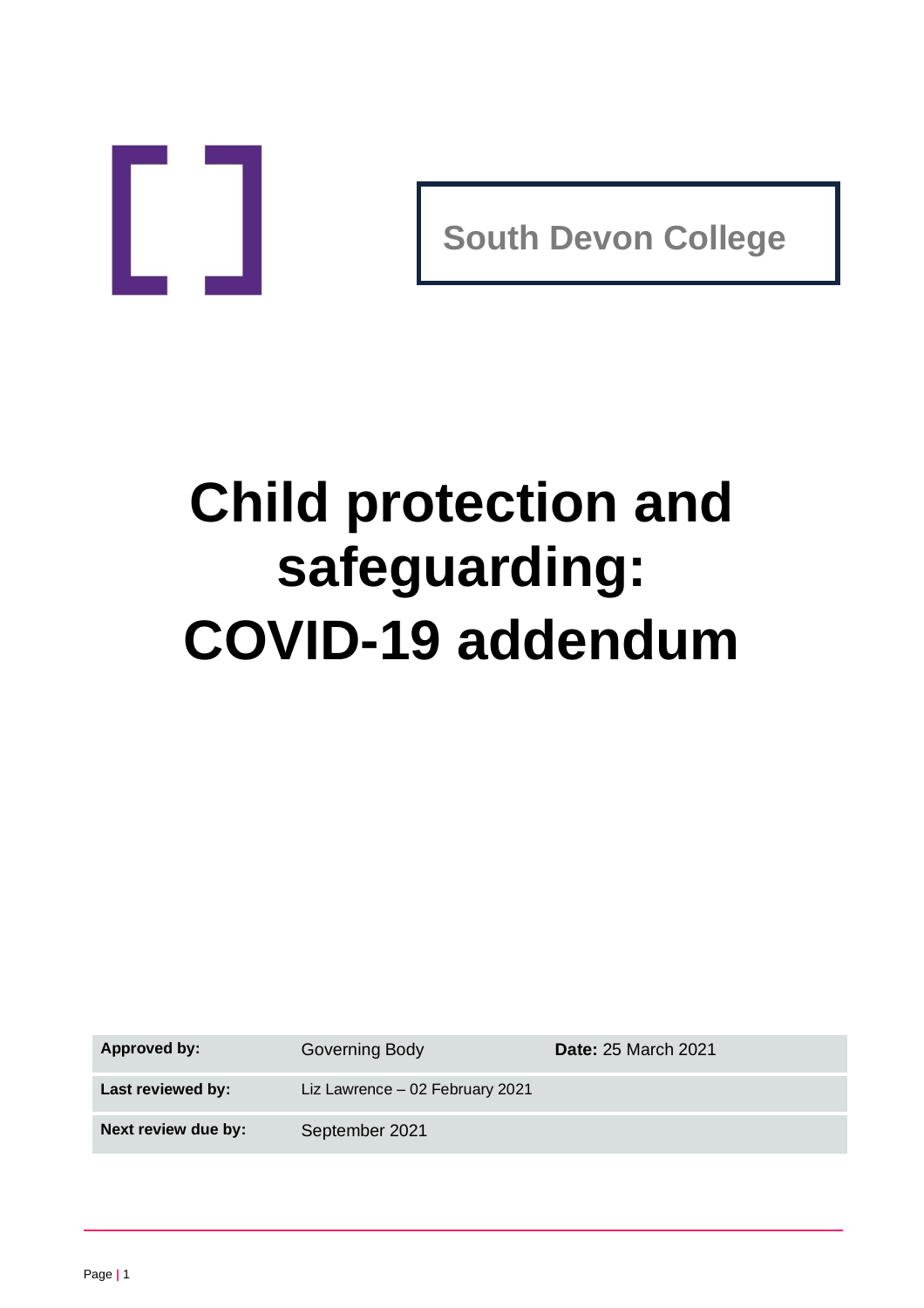## **Contents**

# <span id="page-1-0"></span>**Important contacts**

| <b>ROLE</b>                                         | <b>NAME</b>                                                                                                                     | <b>CONTACT DETAILS</b>                                    |
|-----------------------------------------------------|---------------------------------------------------------------------------------------------------------------------------------|-----------------------------------------------------------|
| Designated safeguarding lead<br>(DSL)               | Liz Lawrence                                                                                                                    | 07739171352                                               |
| Deputy DSL and Mental Health<br>Lead                | <b>Celeste Powell</b>                                                                                                           | 07736 553398                                              |
| Vulnerable Learner Lead &<br>Designated Teacher LAC | Alex Howarth                                                                                                                    | 07912481008                                               |
| Other contactable DSL(s)<br>and/or deputy DSL(s):   | Natalie Peakman<br>Positive Intervention team;<br>Di Brugge<br>Simone Wright<br>Danielle Bennett<br>Emma Taylor<br>Alex Howarth | 07725 221087<br>01803540321<br>Rota of staff in every day |
| PC Re Engagement-Trainer for<br>Domestic abuse      | Sian Brynnick                                                                                                                   | 07519 665804-Onsite Mon and<br>Wed                        |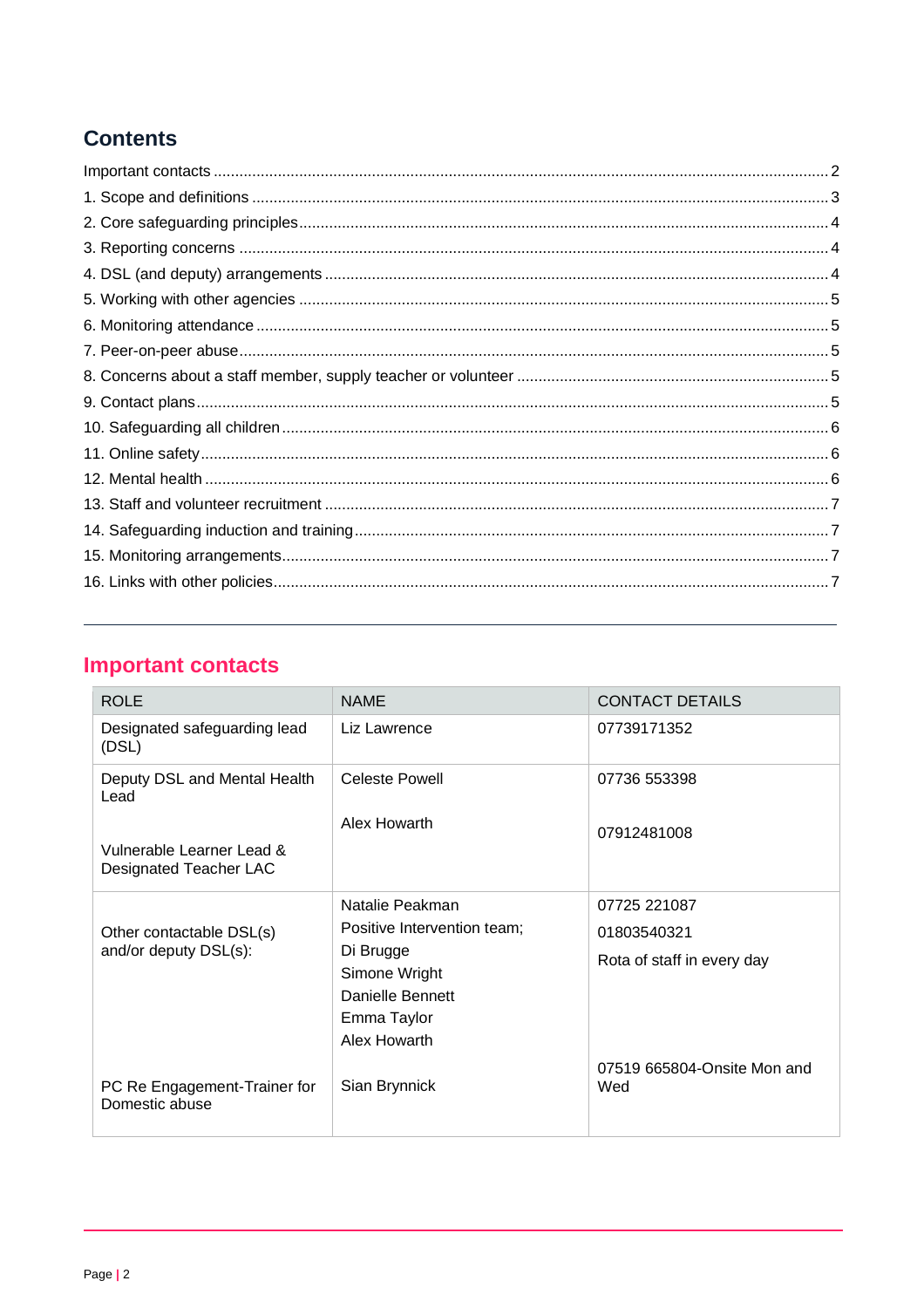| <b>ROLE</b>                                                                              | <b>NAME</b>     | <b>CONTACT DETAILS</b>                 |
|------------------------------------------------------------------------------------------|-----------------|----------------------------------------|
| Designated member of Senior<br>Leadership team if DSL (and<br>deputy) can't be contacted | Duty SLT        | Duty SLT Manager Phone<br>07568 426334 |
| Principal                                                                                | Laurence Frewin | 07889318977                            |
| Local authority designated<br>officer (LADO)                                             | Ivan Sullivan   | 07920247310                            |
| Chair of governors                                                                       | Jane Viner      |                                        |

## <span id="page-2-0"></span>**1. Scope and definitions**

This addendum applies from the start of the spring term 2021. It reflects the latest advice from our 3 local safeguarding partners.

It sets out changes to our normal child protection policy in light of coronavirus and the national lockdown currently in place and should be read in conjunction with that policy. Unless covered here, our normal child protection policy continues to apply.

This addendum is subject to change, in response to any new or updated guidance the government or our local safeguarding partners may publish. We will keep it under review as set out in section 15 below.

In this addendum, where we refer to measures to protect students who are at home, this means those who are learning at home for reasons to do with coronavirus – for example, due to the attendance restrictions during national lockdown, or if they need to self-isolate when they would otherwise still be attending.

In this addendum, where we refer to vulnerable children, this means those who:

> Are assessed as being in need, including children:

- With a child protection plan
- With a child in need plan
- Looked after by the local authority
- Have an education, health and care (EHC) plan
- On the edge of receiving support from children's social care services or in the process of being referred
- Adopted or on a special guardianship order
- At risk of becoming NEET ('not in employment, education or training')
- Living in temporary accommodation
- Young Carers and Young Adult Carers
- Care leavers
- Facing difficulty engaging with remote education at home (for example, due to a lack of devices or quiet space to study)
- In need of support for their mental health
- Those who SDC have risk assessed and have met criteria for a place at College during the lockdown.

#### **We have put in place COVID safety measures for onsite study as follows:**

Daily/weekly risk assessment to identify learners who need to attend

Team around the learner plan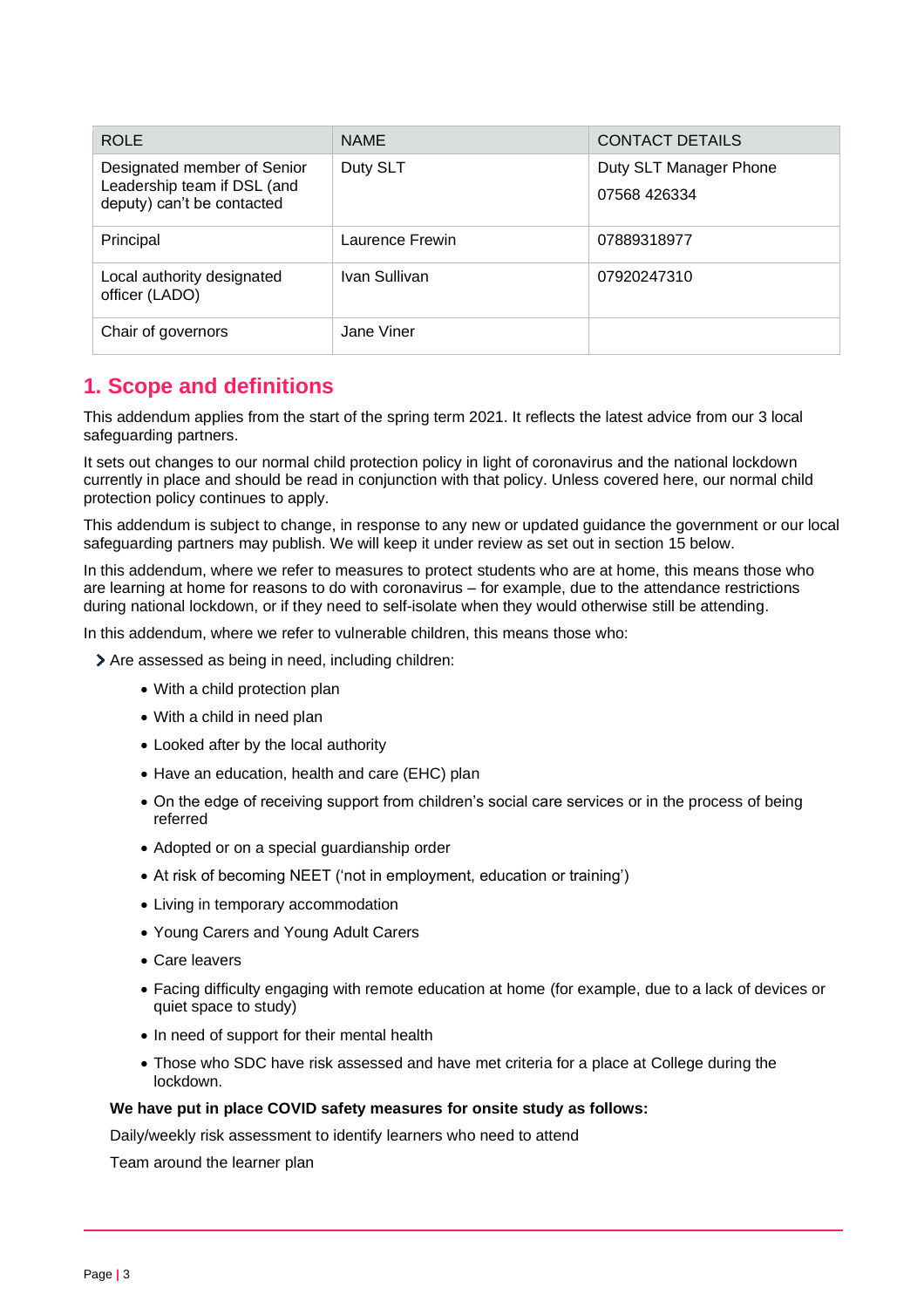Remain 3m apart as a standard practice

Leaners highly encouraged to wear a face covering (mask/visor) at all times, unless exempt.

Learners to wipe down your work surface before leaving area

Clean hands thoroughly, more often than usual

Adopt the catch it, bin it, kill it approach -Hands- face space

Lateral flow testing:

Students are strongly encouraged to have 2 Lateral Flow (Covid) tests at the start of onsite study. These will ideally be approximately 3/5 days apart.

## <span id="page-3-0"></span>**2. Core safeguarding principles**

We will follow the statutory safeguarding guidance, [Keeping Children Safe in Education.](https://www.gov.uk/government/publications/keeping-children-safe-in-education--2)

We will always have regard for these important safeguarding principles:

- > The best interests of children must come first
- If anyone has a safeguarding concern about any child, they should act on it immediately and contact DSL/DDSL
- A designated safeguarding lead (DSL) or deputy will be available at all times (see section 4 for details of our arrangements)
- It's essential that unsuitable people don't enter the college workforce or gain access to children
- Children should continue to be protected when they are online-we have identified specific resources to support learners online.

## <span id="page-3-1"></span>**3. Reporting concerns**

All staff and volunteers must continue to act on any concerns they have about a child immediately. It is still vitally important to do this, both for children at college and those at home.

As a reminder, all staff should continue to work with the DDSL and the PI team who will support children's social workers, where they have one, to help protect vulnerable children.

## <span id="page-3-2"></span>**4. DSL (and deputy) arrangements**

We aim to have a trained DSL or one of the deputy DSL (PI team) on site wherever possible. Details of all important contacts are listed in the 'Important contacts' section at the start of this addendum. They include the PI team and other level 3 trained staff. PI staff are Deputy Designated safeguarding leads.

If our DSL (or deputy/s) can't be on site, or cannot be reached, they can be contacted remotely by telephone as listed above.

We will keep all college staff and volunteers informed by [email/other method of communication] as to any changes relating to the DSL (or deputy) and if DSL & DDSL are not available on site and how to contact them.

On occasions where there is no DSL or a deputy on site, a member of SLT will take responsibility for coordinating safeguarding. You can contact them by calling the duty phone.

The senior leader will be responsible for liaising with the off-site DSL (or deputy) to make sure they (the senior leader) can:

I dentify the most vulnerable children in college

Access child protection files, where necessary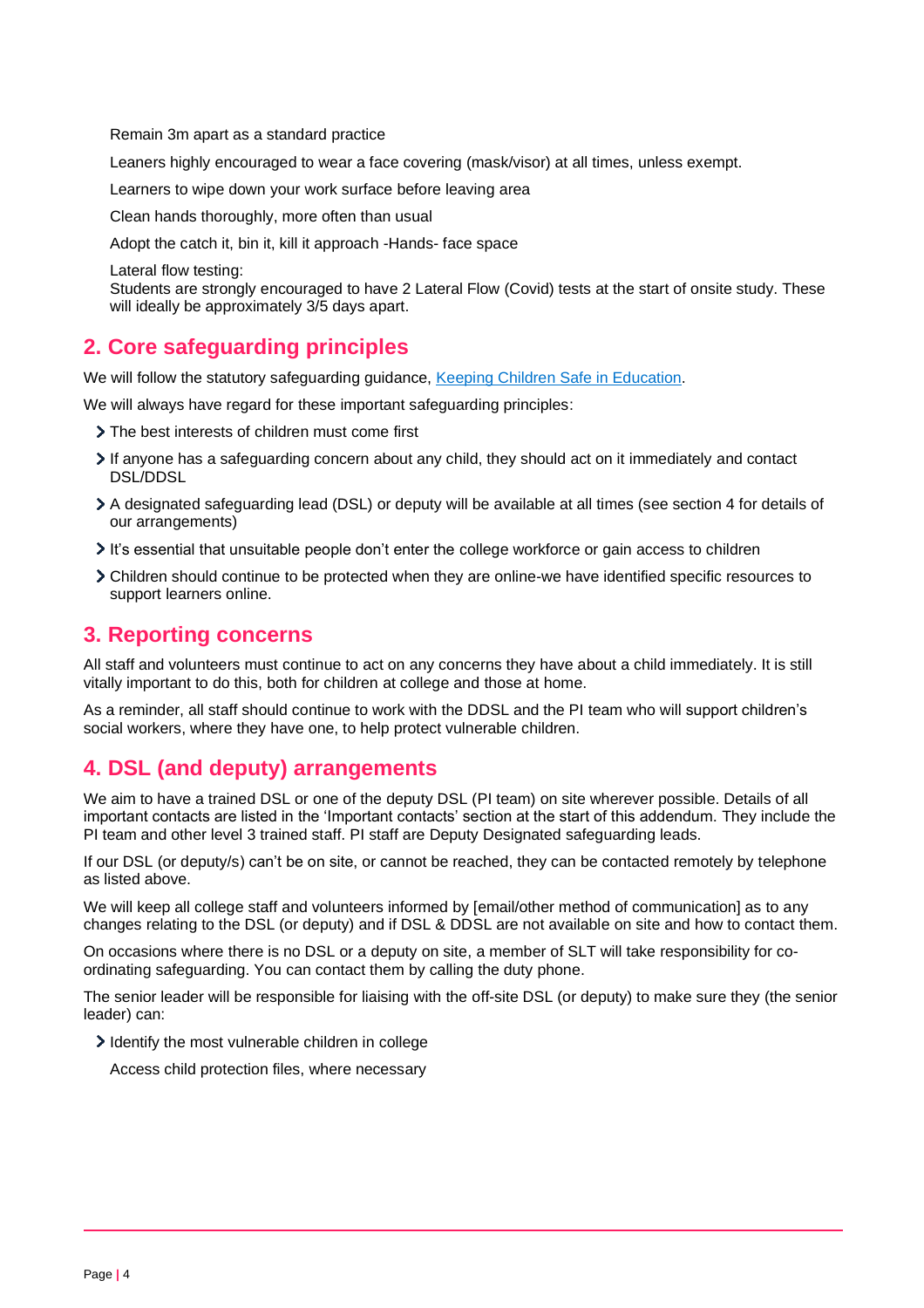## <span id="page-4-0"></span>**5. Working with other agencies**

We will continue to work with children's social care, with virtual school heads for looked-after and previously looked-after children and with any other relevant safeguarding and welfare partners, to help keep children safe.

We will continue to update this addendum where necessary, to reflect any updated guidance from our 3 local safeguarding partners.

## <span id="page-4-1"></span>**6. Monitoring attendance**

We will continue to take our attendance register. We will follow guidance from the Department for Education on how to record attendance (including for students learning remotely) and what data to submit.

During the national lockdown, only vulnerable children and children of critical workers will attend school in person. Where any child we expect to attend school doesn't attend, or stops attending, we will:

- Follow up on their absence with their parents or carers.
- Notify their social worker, where they have one.
- Meet regularly with both Torbay and Devon SEND team
- The vulnerable learner team will oversee the attendance process.

We will make arrangements with parents and carers to make sure we have up-to-date emergency contact details, and additional contact details where possible.

## <span id="page-4-2"></span>**7. Peer-on-peer abuse**

We will continue to follow the principles set out in part 5 of Keeping Children Safe in Education when managing reports and supporting victims of peer-on-peer abuse.

Staff should continue to act on any concerns they have immediately – about both children attending school and those at home.

## <span id="page-4-3"></span>**8. Concerns about a staff member, supply teacher or volunteer**

We will continue to follow the principles set out in part 4 of Keeping Children Safe in Education.

Staff should continue to act on any concerns they have immediately – whether those concerns are about staff/supply teachers/volunteers working on site or remotely.

We will continue to refer adults who have harmed or pose a risk of harm to a child or vulnerable adult to the Disclosure and Barring Service (DBS).

We will continue to refer potential cases of teacher misconduct to the Teaching Regulation Agency. We will do this using the email address Misconduct. Teacher@education.gov.uk for the duration of the COVID-19 period, in line with government quidance.

## <span id="page-4-4"></span>**9. Contact plans**

We have contact plans for children with a social worker, and other children who we have safeguarding concerns about, for circumstances where the child is at home.

- The College will contact any learner who has not engaged with their learning–at least once a week
- Tutors/HOT and PI teams VL team) will make contact as far as possible, this will be staff who know the family well-All contact to be logged.
- We have agreed these plans with children's social care where relevant, and will review If we can't make contact, and we are concerned, we will contact children's social care or the police.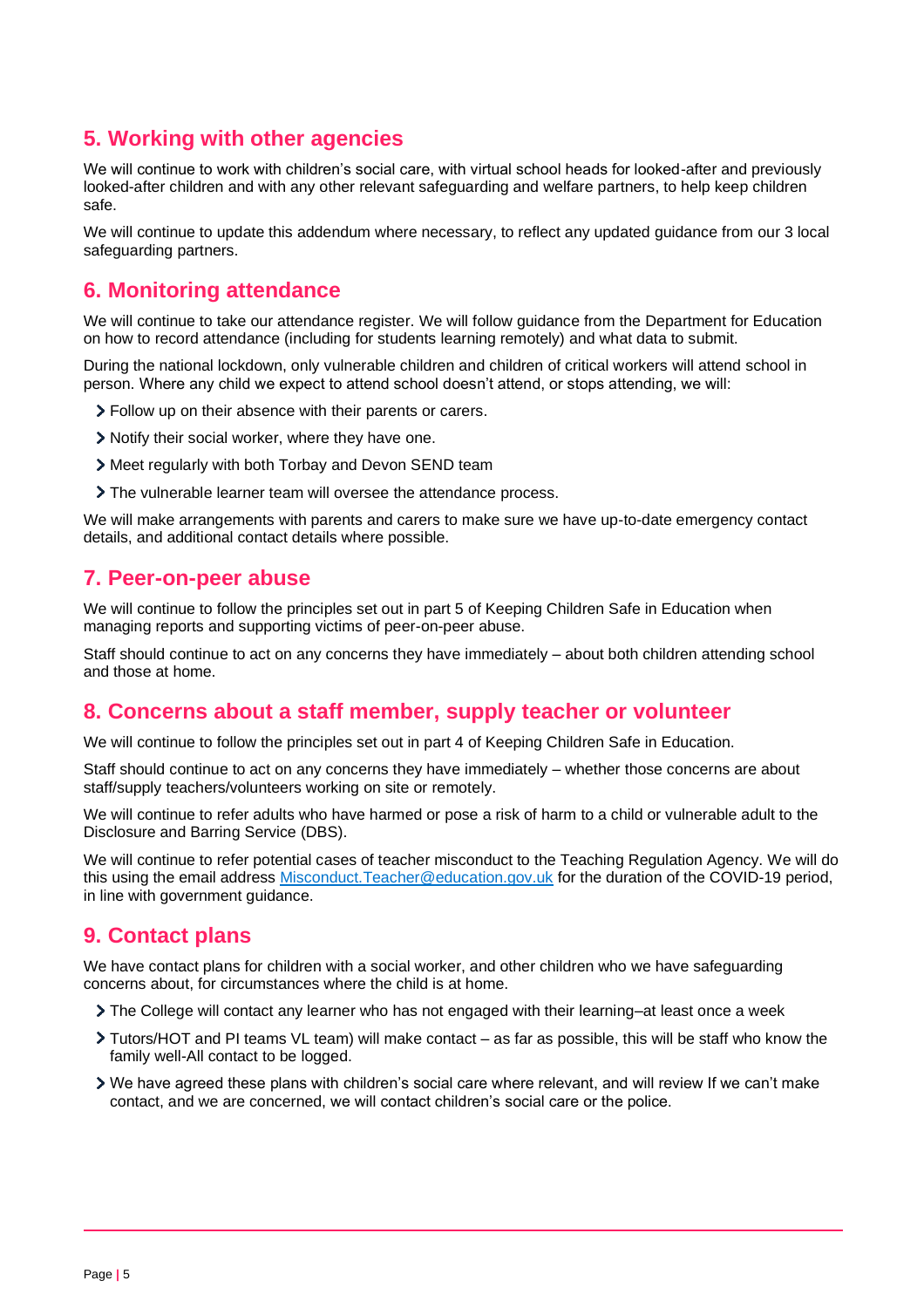## <span id="page-5-0"></span>**10. Safeguarding all children**

#### **10.1 All children**

Staff and volunteers are aware that this difficult time potentially puts all children at greater risk.

Staff and volunteers will continue to be alert to any signs of abuse, or effects on learners' mental health that are also safeguarding concerns. They will act on concerns immediately in line with the procedures set out in section 3 above

#### **10.2 Children at home**

The College will maintain contact with children who are at home. Staff will try to speak directly to children at home to help identify any concerns. They will where available use work phones and devices to make calls home. Or, if necessary, they will use personal phones but they will withhold their personal number.

Staff and volunteers will look out for signs like:

- Not completing assigned work or logging on to College systems
- > No contact from children or families
- Seeming more withdrawn during any class check-ins or video calls

## <span id="page-5-1"></span>**11. Online safety**

#### **11.1 In College**

We will continue to have appropriate filtering and monitoring systems in place in College.

#### **11.2 Outside school**

Where staff are interacting with children online, they will continue to follow our existing staff code of conduct/IT acceptable use policy.

The College has shared with all staff the appropriate ways to engage with learners. If staff are not clear, please seek advice from the Curriculum Head, DSL or quality team.

Staff will continue to be alert to signs that a child may be at risk of harm online, and act on any concerns immediately, following our reporting procedures as usual as set out in section 3 of this addendum

We will make sure children know how to report any concerns they have back to our school, and signpost them to other sources of support too.

#### **11.3 Working with parents and carers**

We will make sure parents and carers:

- Are aware of the potential risks to children online and the importance of staying safe online
- Know what our college is asking children to do online, where relevant, including what sites they will be using and who they will be interacting with from our college
- Are aware that they should only use reputable online companies or tutors if they wish to supplement the teaching and resources our school provides
- Know where else they can go for support to keep their children safe online-We will regularly put relevant safety information on our website for parents use.

## <span id="page-5-2"></span>**12. Mental health**

If any student, parent or carer has concerns about mental health and wellbeing, they should contact the tutor or the Positive intervention team. The College will make sure students, parents and carers are aware of this.